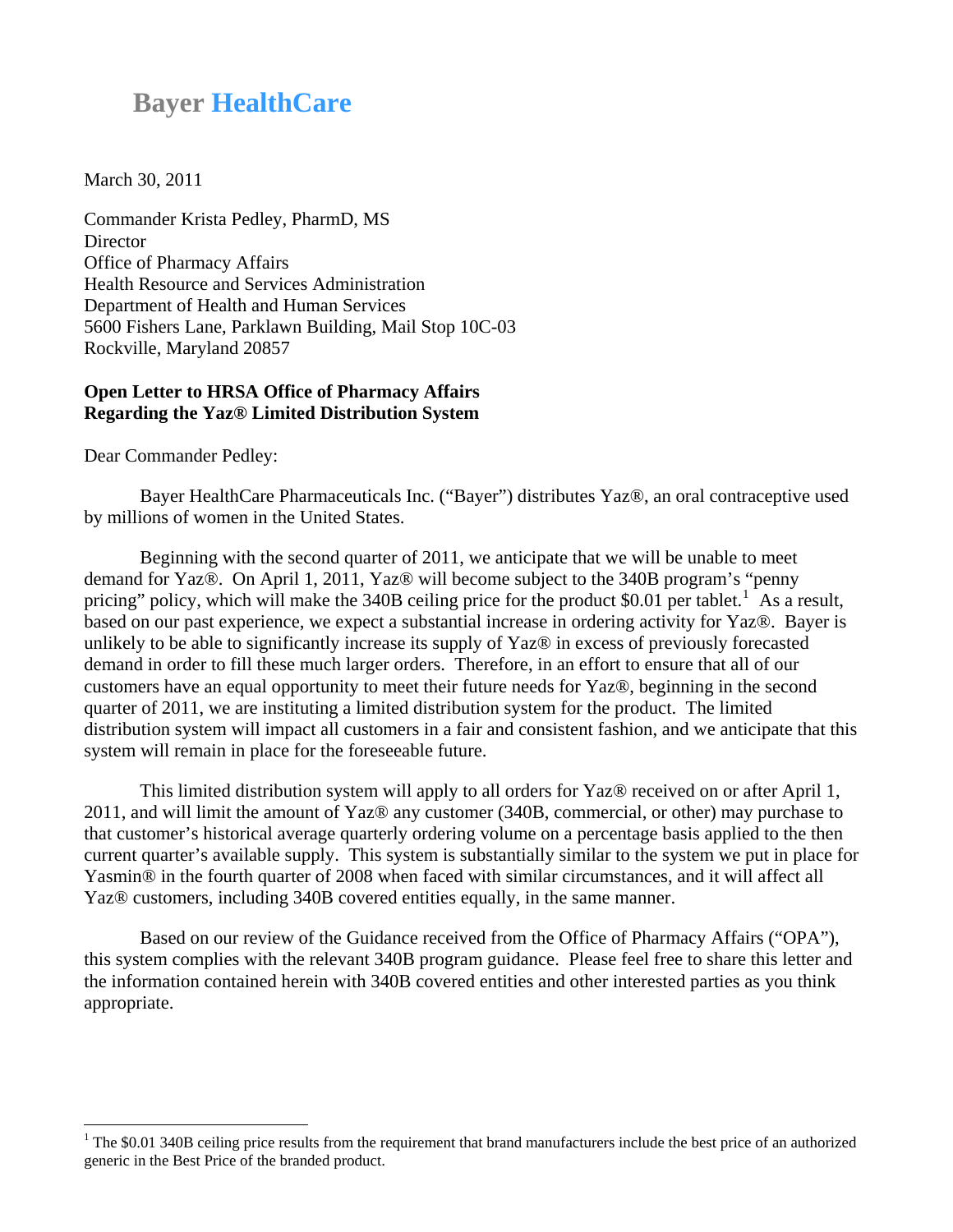## **Yaz® Limited Distribution System**

Beginning with the second quarter of 2011, Bayer will implement a limited distribution system for Yaz®, which will limit the number of Yaz® cycles available to each United States' customer. The cycles of the product available to each costumer will be limited to that customer's average quarterly purchase volume in the last two quarters of 2010 (i.e. between July 1, 2010 and December 31, 2010) based on a percentage basis then applied to the current quarter's available supply. This percentagebased allocation system will provide Bayer with some flexibility to adjust the maximum available cycles of Yaz® each customer may order based on changes in the available supply of Yaz®, as they may occur, while maintaining equity among all of our customers.

Under this limited distribution system, customers' orders for Yaz® will be filled on a first-in, first-out ("FIFO") basis, until a customer reaches its predetermined limit for the quarter. A customer that reaches its quarterly limit may place additional orders for Yaz® at the beginning of the subsequent quarter (subject, of course, to that subsequent quarter's limit). Bayer will not require minimum purchase amounts per transaction, and importantly, a customer's 340B participation status and the price a customer pays for Yaz® will not affect its quarterly allotment.

We have calculated the average quarterly Yaz<sup>®</sup> purchasing volume for each customer who purchased the product in the last half of 2010 (from July 1, 2010 to December 31, 2010). For customers with no purchases of Yaz® in the second half of 2010, Bayer will establish a maximum order quantity based on the overall average quarterly purchase volume of customers in that new purchaser's class of trade. We will apply this average equally to all such customers.

Customers may continue to order Yaz through their normal distribution pathway (either direct from Bayer or through a wholesaler) under the limited distribution system. We will advise wholesalers of the purchasing limits and will ask wholesalers to accordingly limit Yaz® sales to all of their customers. We will also immediately notify existing direct customers of the distribution system.

## **Conclusion**

Bayer is committed to making our products, including Yaz®, available through the 340B program at appropriately discounted prices. Without implementing a limited distribution system, based on past experience and current supply forecasts, we anticipate a distribution problem which could prevent millions of women from obtaining Yaz® from their customary healthcare provider. Beginning with the second quarter of 2011, equitable and non-discriminatory restrictions on Yaz® purchasing will ensure that 340B covered entities, as well as the Medicaid program, the Department of Veteran Affairs and Federal Supply Schedule entities, are able to purchase Yaz®. We are implementing this limited distribution system to best ensure that all of our customers and all of their Yaz® patients have equal access to the product while the 340B penny price is in effect.